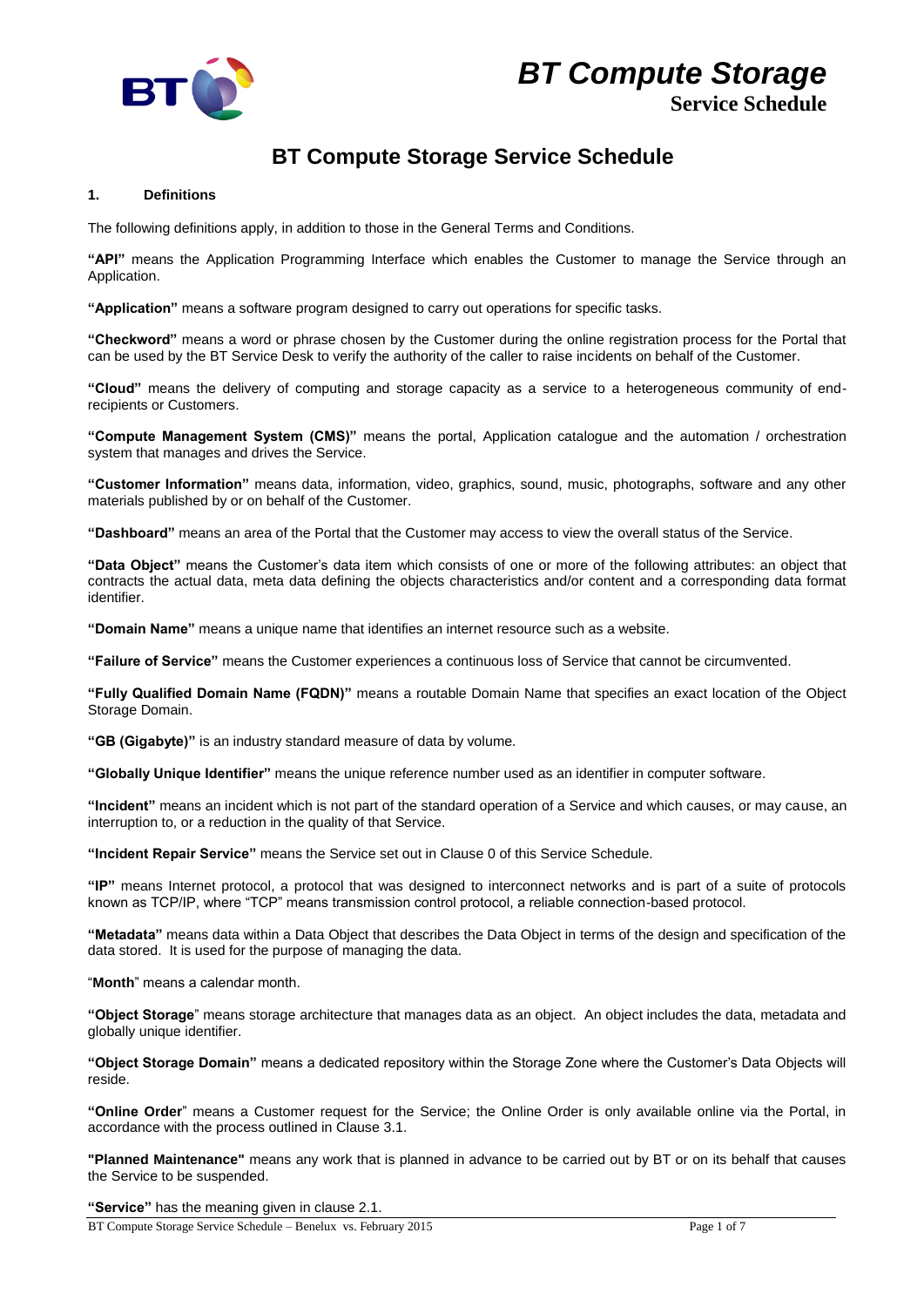

**"Service Desk"** means the facility provided by BT to handle enquiries and administration for the Service.

"**Service Level**" means the level of Service which is applicable to the Service, as set out in Clause 20 of this Service Schedule.

**"Storage Zone"** means the configuration of hardware and software to create a platform where the Customer's data is stored.

**"System Administrator"** means a person named by the Customer to be the Customer's point of contact with BT for matters relating to the management of the Service.

**"Token"** means an encrypted key used by applications API to access Data Objects stored in the Object Storage.

**"Utility Rate Card"** means information available via the Portal that shows the Charges for the Service on an hourly basis.

**"User ID"** means the identification number provided to the Customer by BT for the purposes of security in the provision of the Service.

# **2. Service Summary**

- 2.1 BT Compute Storage is a Cloud based service providing the Customer with a self-service capability to browse, select and store data ("Service").
- 2.2 BT will provide the Customer with virtual access to a BT data centre where the Customer may select a dedicated repository for storage of their data ("Object Storage Domain").

# **3. Service Components**

The Service comprises access to a Portal, Storage Zone, Object Storage Domain and, provision of a FQDN and Tokens.

#### <span id="page-1-0"></span>**3.1 Portal**

The Portal is an online system which allows a Customer to place and amend an Online Order and view the status of existing Online Orders. The Portal enables the Customer to select Object Storage Domains and the location of data centres for deployment of the Object Storage Domains.

# **3.2 Storage Zone**

- 3.2.2 The Storage Zone provides the physical infrastructure where BT will create an Object Storage Domain and the Customer will store their Data Objects.
- 3.2.3 The Storage Zone will automatically allocate and provision the Object Storage Domain to the Customer when ordered.
- 3.2.3 The Portal will indicate the Storage Zones available to the Customer. BT may make additional Storage Zone options available to the Customer from time to time.

#### **3.3 Object Storage Domain**

- 3.3.1 The Object Storage Domain is a Customer dedicated repository within the Storage Zone where the Customer's Data Objects reside.
- 3.3.2 The Customer selects the Object Storage Domain via the Portal. Upon delivery of the Object Storage Domain BT will provide the Customer with a Fully Qualified Domain Name (FQDN) and Tokens for use in conjunction with their chosen Application.
- 3.3.3 The Customer will access the Object Storage Domain using the BT provided FQDN and the Customer provided Application. The Customer will choose the Application it wishes to use to access the Service. The choice of Application will be determined by how the Customer elects to use the Object Storage Domain. The Service does not include the provision of Applications to the Customer.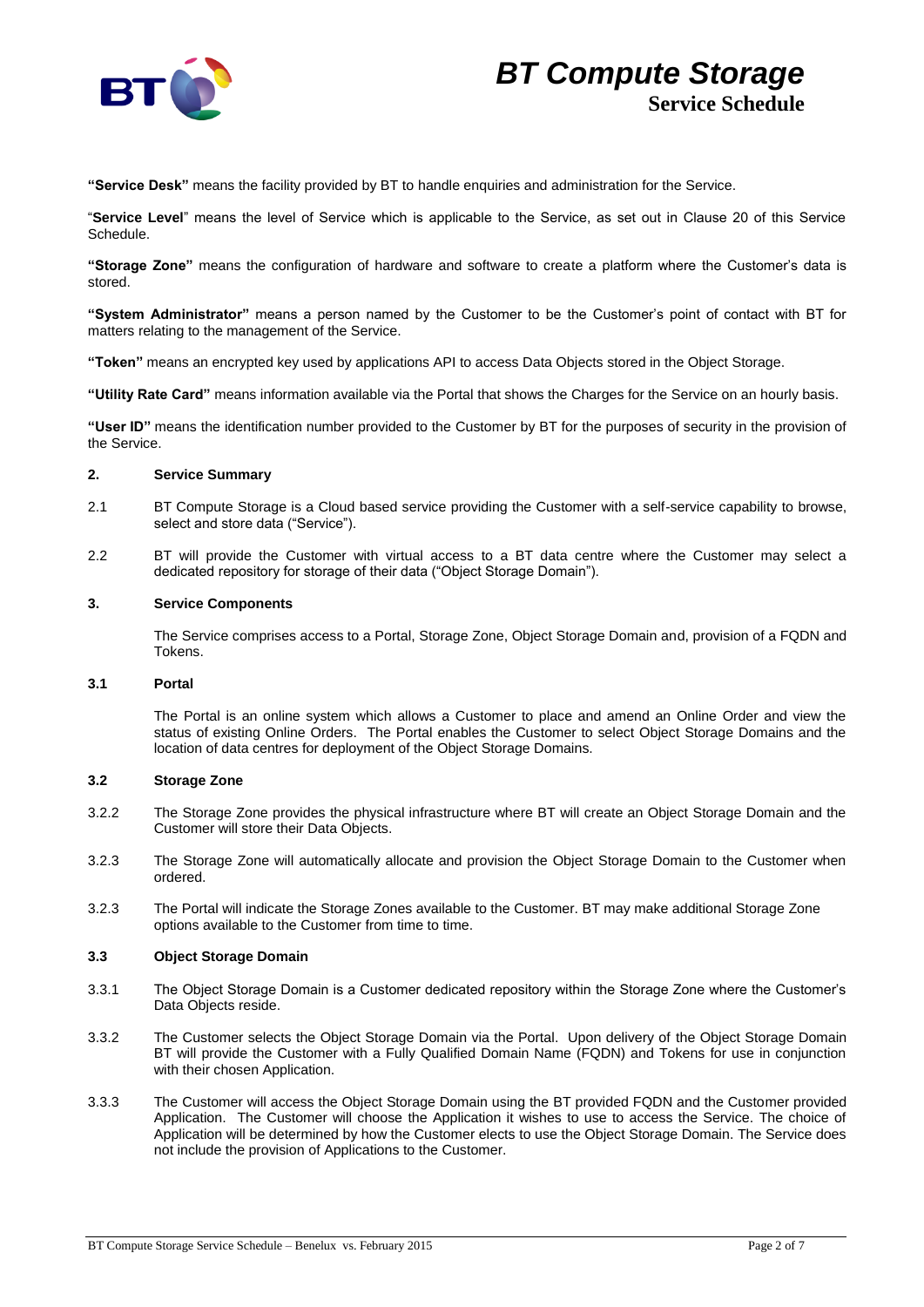

# **3.4 FQDNs and Tokens**

3.4.1 A FQDN provides access to an Object Storage Domain. BT will provide the Customer with a Token in order to authenticate a FQDN. The Customer must use the Tokens within a few hours of receipt. Failure to use the Tokens will result in them being disabled. If the Tokens are disabled the Customer will be required to regenerate them within three (3) hours of disablement via the Portal.

#### **4 Internet**

- 4.1 The Customer will access the Object Storage Domain via the Internet. Such Internet connection is not part of this Service and is subject to separate conditions and Charges to be agreed by written agreement.
- 4.2 The Customer acknowledges that:
	- a) the Internet is independent of the Service and BT has no responsibility for provision of the Internet; and b) use of the Internet is solely at the Customer's risk and subject to all applicable laws. BT has no responsibility for any information, software, services or other materials obtained, downloaded, shared

# **5 Commencement and Term**

5.1 The Agreement is effective once the Customer submits an Online Order on the Portal.

and transmitted by the Customer using the Internet.

5.2 The Service will commence on the Operational Service Date (OSD).

#### **6 Technical Requirements**

6.1 The Customer is required to have Internet access, all computer hardware, software and telecommunications equipment and services necessary to access and use the Service.

#### **7 BT Service management Boundary (SMB)**

7.1 BT's responsibility for the Service under this Agreement is for the management of the Storage Zone, provision of the Object Storage Domain, FQDNs and Tokens. A suitable Application to access the Object Store Domain is outside the SMB. BT will have no responsibility for the Service (including any responsibility to meet any Service Levels) outside the Service Management Boundary

#### **8 Ordering Process**

- 8.1 The Customer is responsible for opening an account with BT to gain access to the Portal to enable online ordering.
- 8.2 On receiving an Online Order from the Customer BT will configure the Service as set out in the Online Order. Once the Online Order is configured the OSD occurs and the Customer may start using the Service.

#### **9 In Life Management**

- 9.1 The Portal operates a Dashboard that allows the Customer to see how much storage is being consumed and the associated Charges.
- 9.2 Upon delivery of the Object Store Domain BT will present the Customer with Tokens.
- 9.3 The Customer is required to renew all Tokens within three (3) years of the OSD via the Portal.

#### **10 Service Management**

#### **10.1 Service Desk Support**

<span id="page-2-0"></span>10.1.1 BT will provide a Service Desk operating twenty four (24) hours per day, seven (7) days per week, including national, public or bank holidays, which will receive and record Service Incident reports from the Customer.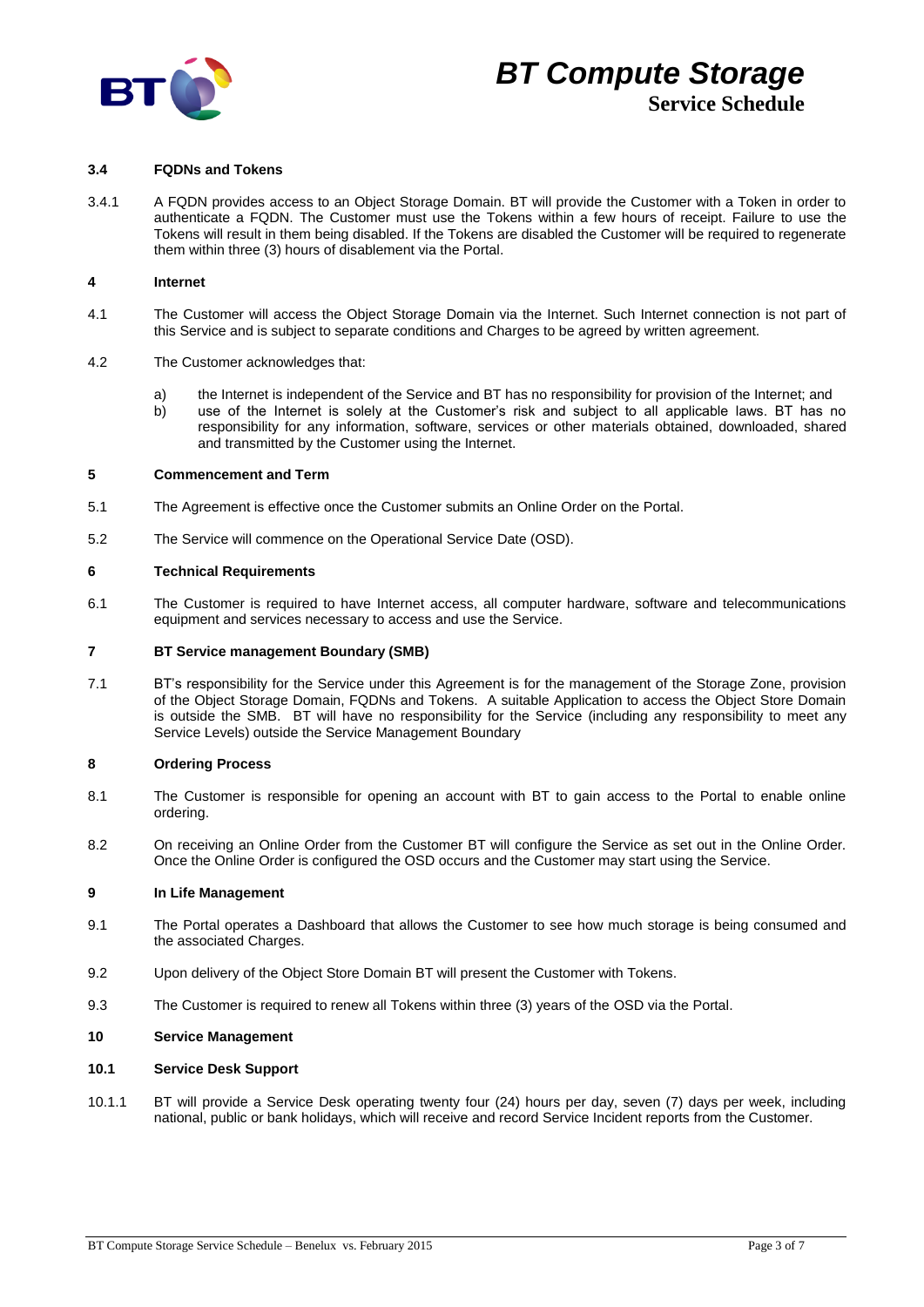

#### **10.2 Incident Repair Service**

- 10.2.1 If BT detects, or if the Customer reports an Incident BT will respond to the Incident without undue delay. BT will perform tests to determine the cause of the Incident, and will notify the System Administrator by telephone or email.
- 10.2.2 The Service Desk will keep the Customer updated at regular intervals until the Incident is resolved.
- 10.2.3 BT will raise additional Charges for work performed and money spent to address incidents resulting from Service failures caused by the Customer on a time and material basis at the prevailing Charges.
- 10.2.4 If the Customer asks BT to perform any additional work this will be subject to prior written agreement between the Parties and additional Charges will apply.

#### **11 Planned Maintenance**

11.1 The Customer acknowledges and accepts that occasionally BT may have to carry out routine or emergency maintenance, updates and other procedures for reasons of health, safety, security or otherwise to protect the Service, and which may cause a disruption to the Service, ("Planned Maintenance"). BT will provide the Customer with as much prior notice as practicable with respect to Planned Maintenance.

# **12 Service Updates**

12.1 BT may make updates to the Service from time to time provided that such updates do not materially decrease or impair performance of the Service,

#### **13 Security**

- 13.1 The Customer is responsible for the security and proper use of all User IDs, Checkwords, passwords, FQDN and Tokens. BT reserves the right to suspend access to the Service at any time if BT has reason to believe that there is, or is likely to be, a breach of security or misuse of the Service. BT will notify the Customer as soon as possible after it has done so.
- 13.2 The Customer must immediately inform BT if there is any reason to believe that a User ID, password, Token, or Checkword allocated by BT has, or is likely to, become known to someone not authorised to use it or is being, or is likely to be, used in an unauthorised way.
- 13.3 BT reserves the right to require the Customer to change any or all of the Checkwords or passwords associated with the Service and used by the Customer in connection with the Service.
- 13.4 The Service is delivered within a secure BT data centre with a security policy for the protection of Site, infrastructure and network. Although BT will use reasonable care and skill in carrying out its obligations under this Agreement in accordance with BT's security policy, it is not possible to guarantee that all instances of fraud, misuse, unwanted or unauthorised activity or access to the Customer's Information will be prevented or detected. Whenever BT becomes aware that security has been compromised, BT will take actions in order to limit any further occurrences of fraud, misuse, unwanted or unauthorised activity or access to the Customer's Information. Nevertheless, BT accepts no liability for any such incidents, or for any loss or damage suffered by the Customer. The Customer shall therefore take responsibility for the security of the Customer Information, Content and application of security policies designed to prevent unwanted or unauthorised activity or access to the Customer's Information.
- 13.5 The Customer is advised to obtain its own business continuity insurance.

## **14 BT's use of Customer Information and Personal Data**

- 14.1 In order for BT to provide and support the Service, BT may use personal data, (typically name, email address, telephone number and business and/or Site(s) address), of Users within the Customer's organisation or control in order to:
	- a) process, track and fulfil Online Orders for the Service;
	- b) deliver and commission the Service,
	- c) process, track and resolve Incidents with the Service,
	- d) administer access to the online portals relating to the Service;
	- e) compile, dispatch and manage the payment of invoices relating to the Service;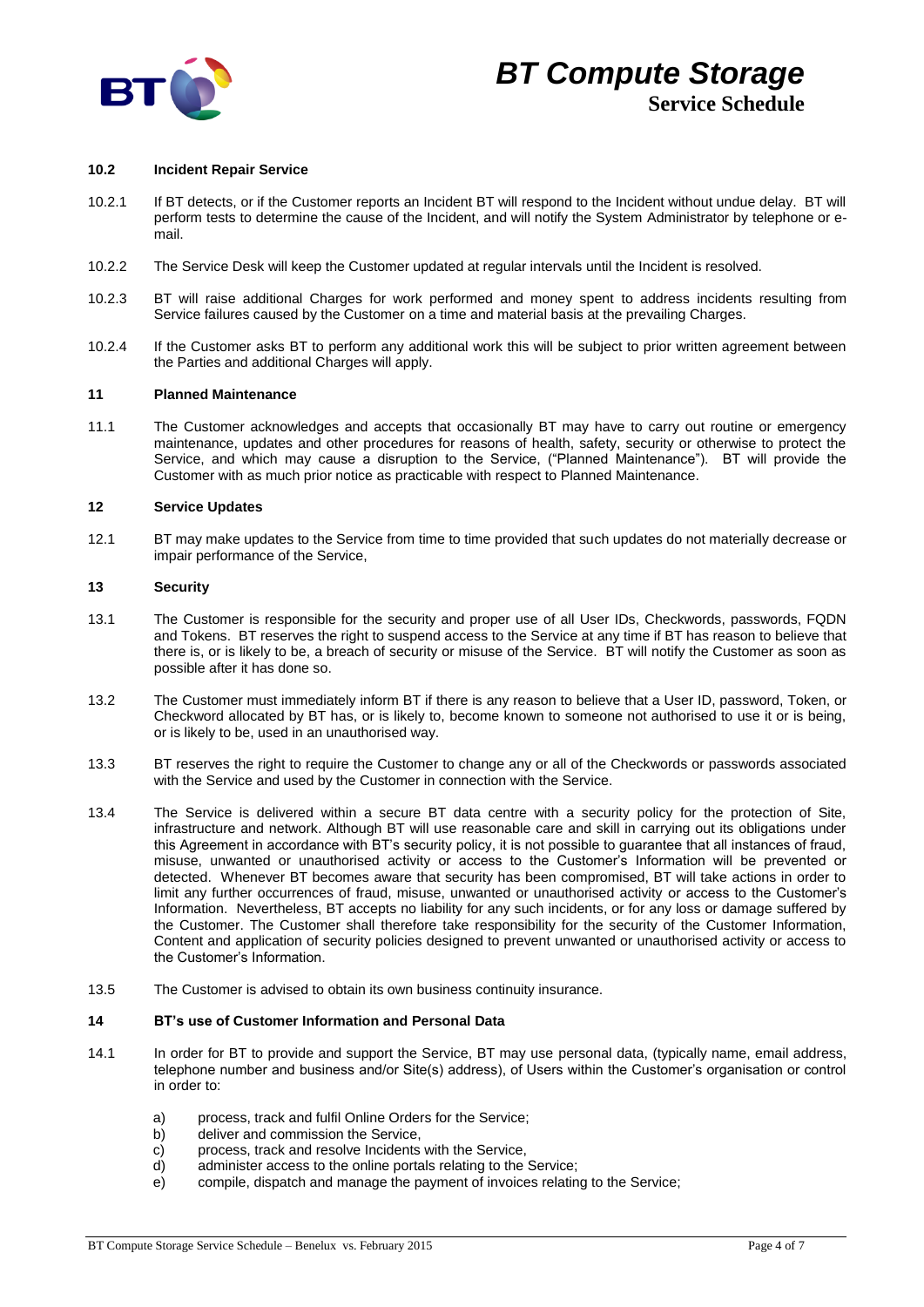

- f) manage the Agreement and resolve any disputes relating to it;
- g) respond to general queries relating to the Service;
- h) provide security and technical support.
- 14.2 BT may also send the Customer additional information concerning the Service, or related services. This information will typically be sent to the Customer Contact, involved in the procurement or management of the Service.
- 14.3 Any personal data that may be collected and processed by BT (including payment data) is subject to, and will be handled in accordance with, applicable data protection laws.
- 14.4 BT will have no access to the Customer Information stored by the Customer.
- 14.5 The location and access points of the Customer Information are defined by the Customer and as such the Customer needs to ensure compliance with relevant laws and regulations.
- 14.6 BT will not change the country where the Customer Information resides without providing notice to the Customer, unless required to do so in order to comply with applicable laws and regulations.

# <span id="page-4-0"></span>**15 The Customer's Responsibilities**

- 15.1 The Service is provided solely for the Customer's own use including use by Users and the Customer will not assign, resell, reproduce, copy, duplicate, transfer, lease, distribute, display, disclose, trade or otherwise commercially exploit the Service (or any part thereof) for any purpose, or otherwise make the Service available to any third party except Users.
- 15.2 The Customer is solely responsible for any obligation or liability arising out of transactions of any kind entered into between the Customer and any third party accessing or relying on the Service, Customer Information, or Third Party Information. BT will not be a party to, or in any way responsible for, any transaction between the Customer and any third party.
- 15.3 The Customer is responsible for the creation, design and maintenance of all Customer Information.
- 15.4 The Customer will ensure that the Customer Information and any Third Party Information does not include any information or material, which could be illegal or could lead to a legal dispute.
- 15.5 The Customer will comply with all obligations as notified by BT which are required under BT's security policy.
- 15.6 The Customer must comply with all relevant legislation, instructions, licences, guidelines issued by regulatory authorities, and any codes of practice which apply to the Customer, including those which relate to the Customer Information or Third Party Information.
- 15.7 The Customer irrevocably and unconditionally agrees to indemnify and keep indemnified and to hold BT, BT Group Companies and their officers, directors and employees harmless against claims, losses, damages, costs, expenses and liability arising from or in connection with:
	- a) any Customer Information, Third Party Information or other Content or communication sent, provided or stored in connection with the Service;
	- b) the installation, maintenance or use of any software or other material installed by or on behalf of the Customer;
	- c) any injury to persons, or damage to the Site or the BT Equipment used for the provision of this Service or other equipment belonging to BT or a third party which is located on the Site, as a result of action taken on behalf of the Customer;
	- d) any breach of confidence or infringement of intellectual property rights.
- 15.8 The Customer is responsible for ensuring that the System Administrator will report all service repair incidents using the reporting procedures notified to the Customer by BT, and will be available for all subsequent Incident management communications.

# **16 Charges and Invoicing**

- 16.1 Charges for the Service are set out in the Portal.
- 16.2 BT will invoice Charges on or after the dates set out below: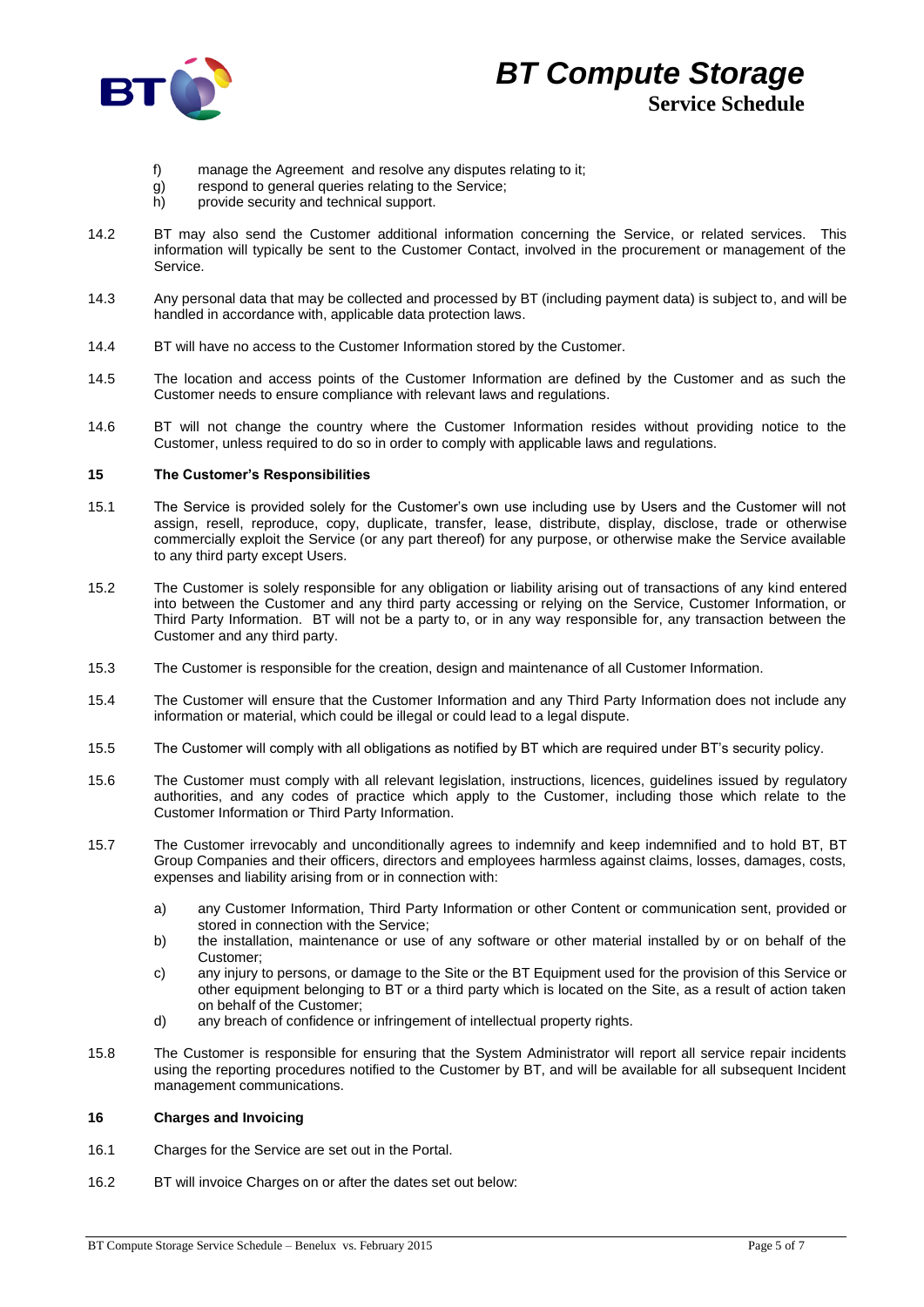

# *BT Compute Storage* **Service Schedule**

- a) One-off Charges on the OSD of the relevant Online Order;
- b) Usage or other recurring Charges on the OSD and thereafter monthly in arrears.
- 16.3 Charges for the Service are calculated on a monthly basis against the prevailing Utility Rate Card on the Portal. Usage Charges will apply as shown on the Utility Rate Card on the Portal.
- 16.4 Data storage Charges are based upon per GB of storage used.
- 16.5 The uploading and retrieval of data from the Object Storage Domain incurs Charges based upon Internet bandwidth use. Charges for Internet bandwidth use are levied above an initial allowance of 1GB per Month. Charges are based upon per GB of Internet bandwidth use.
- 16.6 BT may invoice the Customer for Charges for investigating Customer reported Incidents where BT finds no Incident or that the Incident is outside the Service Management Boundary.
- 16.7 BT may at any time review the Charges for the Service and will provide the Customer with 30 days' prior written notice of any such change in Charges. If the Customer objects to the change in Charges it may exercise its termination rights under Clause 17 of this Service Schedule.
- 16.8 Notwithstanding any other provision in the Agreement, BT may delay or bring forward the sending of invoices to coincide with billing cycles from time to time. The Customer acknowledges that the first and last invoice in relation to a particular Service may include Charges due for more or less than one complete billing cycle according to when such Service is connected and/or terminated.

# **17 Termination of Service**

The following Clause will replace and supersede Clause 12.1 of the General Terms and Conditions.

- 17.1 The Customer may terminate the Service via the Portal at any time, provided that the Customer agrees
	- a) to pay any outstanding Charges or interest properly due and payable up to the date of termination; and b) that there will be no refund of Charges which have been paid in advance.
- 17.2 BT may terminate this Agreement or the Service at any time by giving at least 90 days' notice to the Customer.

# **18 Suspension of Service**

- 18.1 BT may suspend Service(s) or terminate this Agreement immediately on notice to the Customer where the Customer is in material breach of this Agreement and if the breach is capable of remedy, fails to remedy the breach within a reasonable time of being requested by BT to do so.
- 18.2 Where a Service is suspended because the Customer is in material breach of this Agreement, the Customer must pay the Charges for that Service until this Agreement is terminated.

# **19 Service Levels**

- 19.1 BT aims to provide the Service within an availability target of 99.95%. The availability target relates to the availability of the Object Storage Domain including the infrastructure required to deliver it.
- 19.2 If BT fails to meet the availability target of 99.95% then the Charges for the affected Service will be credited as follows:

| <b>Availability Target</b>  | <b>Credit</b>     |
|-----------------------------|-------------------|
| For every reported Incident | 1 day's recurring |
| that BT is below target     | Charge            |

- 19.3 The credit will be applied to the monthly Charge for the Service. The credit per reported instance that BT is below target will be capped at a maximum of 1 Month's Charges.
- 19.4 The Parties acknowledge that each Service Credit is a genuine pre-estimate of the loss likely to be suffered by the Customer and not a penalty.